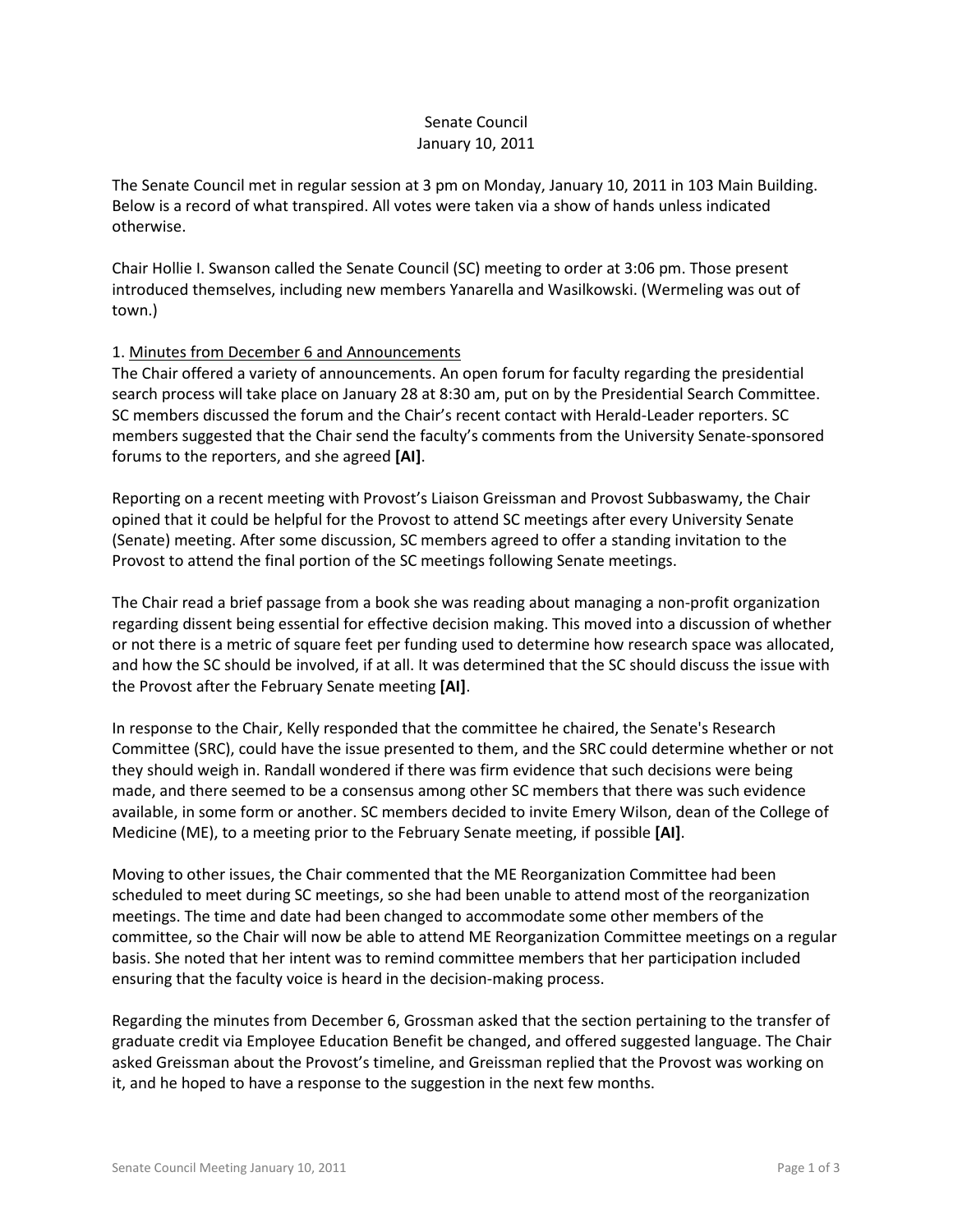Grossman **moved** to approve the minutes from December 6, 2010 as amended, and Yanarella **seconded**. There being no objection, the minutes were **approved** as amended.

SC members then spent quite a bit of time identifying and approving various faculty as nominees for the following committees: Health Care Clinical Sciences Area Advisory Committee; Social Sciences Area Advisory Committee; Summative Evaluation of the Dean of the Graduate School; Summative Evaluation of the Dean of the College of Engineering; Periodic Program Review for the College of Communications and Information Studies; Periodic Program Review for the Graduate School; Periodic Program Review for the College of Medicine; Periodic Program Review for the College of Pharmacy; and Periodic Program Review for the College of Social Work.

During discussions, Randall commented that ME had recently completed an accreditation review (Liaison Committee on Medical Education, or (LCME), and wondered if the information gleaned from the LCME review could be used in lieu of a committee to conduct a periodic program review for ME. The Chair agreed to ask **[AI]**, and SC members chose to identify names in case the periodic program review still needed to be conducted.

## 2. Old Business

## a. Action Items

The Chair commented that action item number 28 ("Invite the Board of Trustees' chair to a SC meeting.") had been completed. She noted that, regarding, action item number 47 ("Invite Ruth Beattie to speak about DL courses.") and 48 ("Invite Dean Kornbluh to explain A&S's DL plans."), Dean Kornbluh had offered to attend a SC meeting. Yanarella commented that it would be helpful to have a discussion regarding distance learning with both Beattie and Kornbluh present. SC members agreed **[AI]**.

Peek expressed some concerns about transfer credit, and there were other comments offered. Greissman suggested that the SC learn more about Quality Matters, a faculty-driven consortia that trains and mentors faculty in mentoring and evaluating distance learning projects. SC members agreed **[AI]**.

# 3. August 2010 KCTCS List of Candidates for Credentials

Thelin **moved** that the elected faculty senators approve the KCTCS August 2010 list of candidates for credentials, for submission to the Senate and then through the President to the Board of Trustees, as the recommended degrees to be conferred by the Board. Steiner **seconded**. There being no discussion, a **vote** was taken and the motion **passed** with none opposed.

#### 4. Provost Subbaswamy's Response to SC's Cost-Savings/Revenue-Generating Ideas

The Chair asked SC members to weigh in on Provost Subbaswamy's responses. SC members all quickly agreed that the response should be posted online **[AI]**. Some SC members were not satisfied with many of the responses in the document, and Steiner suggested that the insufficient response be highlighted to the Senate.

Yanarella and Wasilkowski commended the suggestions offered by the SC, and agreed with pushing further. Wasilkowski offered some additional comments, and the Chair asked if he would take the initiative and collect comments from SC members about the Provost's response, in preparation for sending a SC response to the Provost's response **[AI]**. She asked SC members to share thoughts with Wasilkowski via email if someone thought the Provost's response was insufficient.